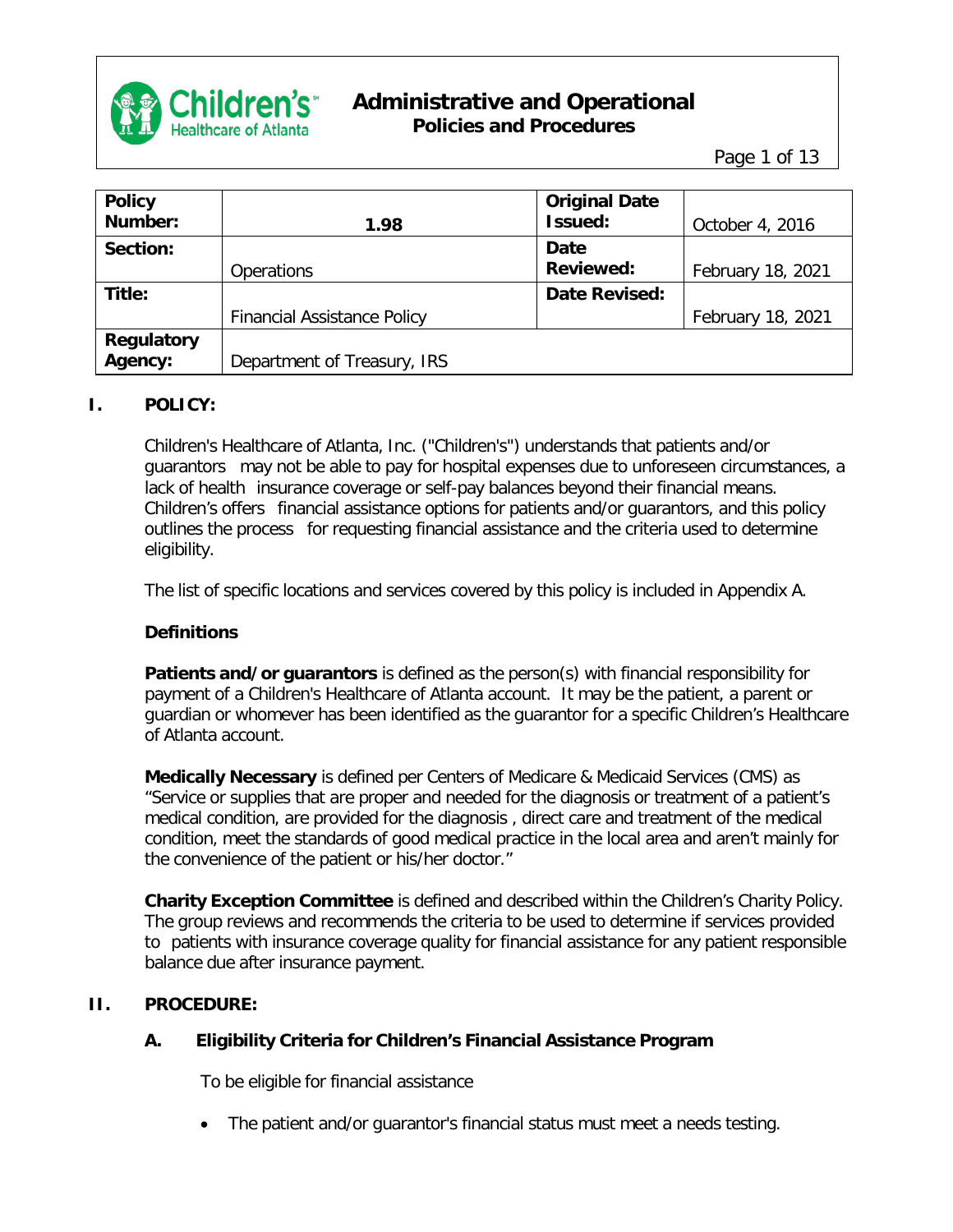

Children's uses a sliding scale consistent with the current Federal Poverty Level guidelines published annually in the Federal Register. Patients and/or guarantors are eligible for full or partial financial assistance where household income is at or below 340% of the published Federal Poverty Levels.

- Service provided to the patient was medically necessary but not covered by any insurance plan, or where there was a balance remaining after all insurance payments have been received.
- Patient has not been approved for any Federal, State or private foundation programs. Children's routinely screens all patients with limited financial resources for eligibility in the following programs:
	- o Group Health Insurance Plans
	- o COBRA
	- o Individual Health Insurance Plans, including those available on the HealthCare.gov Health Insurance Marketplace.
	- o Health Coverage Tax Credits
	- o Peachcare for Kids
	- o Medicaid (including Emergency Medicaid, Medically Needy, Katie Beckett, Presumptive Medicaid, etc.)
- Patient and/or guarantor fully complied with the application process seeking funding from any appropriate Federal, State or private foundation programs. Patients who may qualify under any of these programs must enroll in the program or fully comply with the application process, submitting all documents required by the agency or organization.
- Patient and/or guarantor exhausted all other sources of financial assistance from private foundations and/or other health-related and social service organizations.
- Patient and/or guarantor has completed the Children's Financial Assistance Application in full and provided all appropriate supporting documentation requested.

#### **B. Method for applying for Children's Financial Assistance Program**

1. If it is determined that the patient and/or guarantor is not eligible for State or Federal assistance or from private foundations and/or other health-related and social service organizations, the patient and/or guarantor may complete a Children's Financial Application Form for financial assistance.

Financial Application Form (see Appendix B) can be obtained at no cost at any Children's Hospital location or it can be requested via telephone, fax, mail or walkin during business hours at the Financial Counseling Department office:

Address: 1575 Northeast Expressway Atlanta, GA. 30329 Tel: (404) 785-5060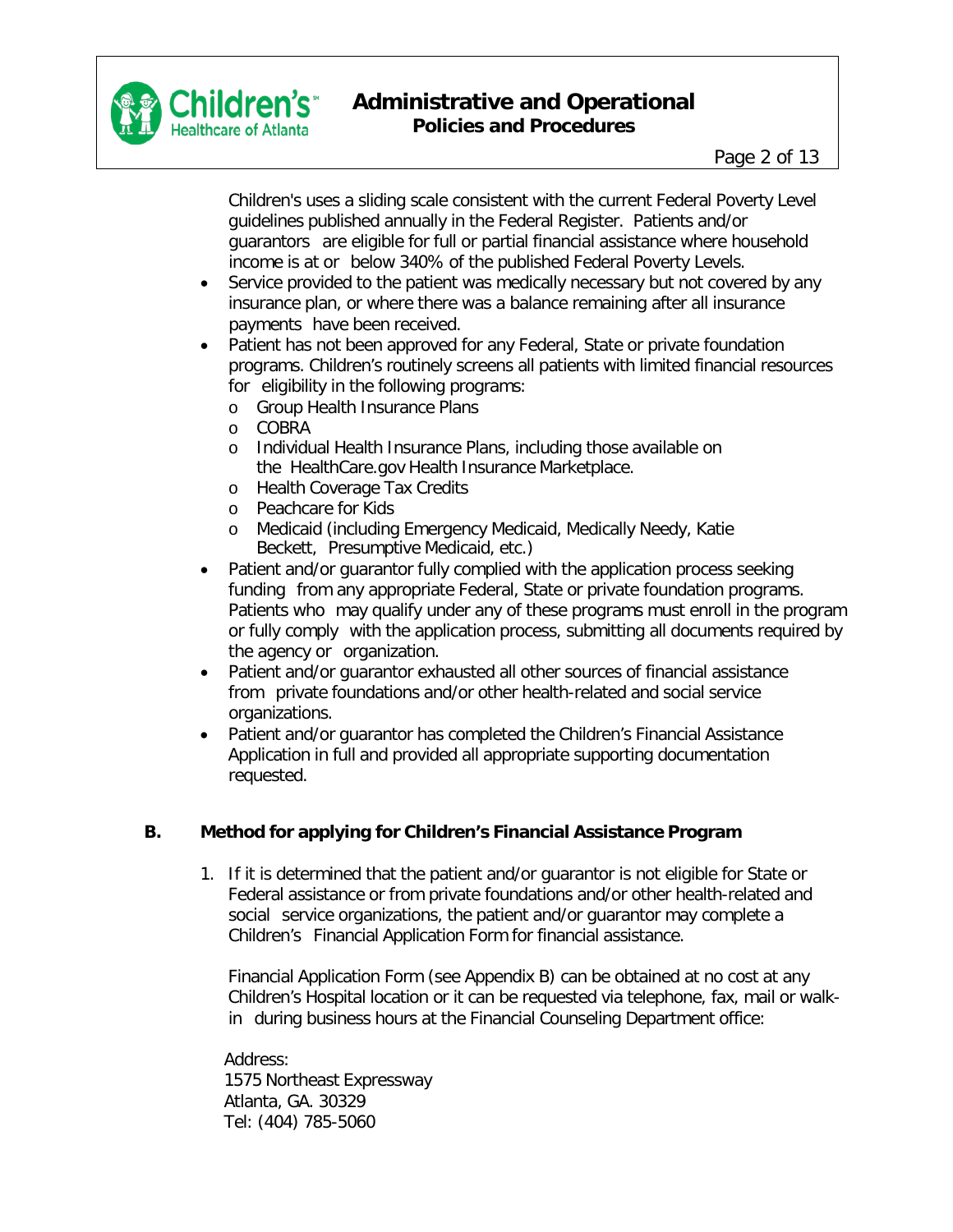

Fax: (404) 785-9236

The Children's Financial Assistance Application is available in English and Spanish and can be downloaded from Children's website at:

[https://www.choa.org/patients/bills-and-insurance](http://www.choa.org/patients/bills-and-insurance)

2. The completed Financial Application form should be submitted along with required supporting documentation noted on the application to the attention of Children's Financial Resource Coordinator at the address above for consideration for Children's financial assistance.

Referto Appendix B for documentation required by Children's Financial Application Form.

- 3. Any incomplete application will not be considered, and a letter requesting missing documents will be mailed to applicant.
- 4. Once the completed application and all supporting documents have been received, the Financial Resource Coordinator will flag the account in Children's billing system to hold collections efforts while the application is being reviewed.
- 5. If the financial assistance application is not complete and all supporting documentation not provided within thirty (30) days of a follow up request from a financial counselor, the application will be closed, and the patient and/or guarantor will receive a bill for the outstanding balance.
- 6. Once a completed application is received, the Financial Resource Coordinator will review the fully completed application and all supporting documentation under the following guidelines:
	- If the patient and/or guarantor are **uninsured**, the eligibility screening shall be based on family size and income using the current Federal Poverty Level guidelines. Financial assistance shall be awarded to eligible patient and/or guarantor on a tiered basis from zero percent (0%) to one hundred percent (100%) of the Children's Amount Generally Billed.
	- If the patient and/or guarantor are **insured**, eligibility is determined by a review of the Financial Assistance application and Federal poverty level guidelines, as noted above. Patient accounts that do not meet the criteria for a one hundred percent (100%) discount are reviewed by the Charity Exception Committee for any discount available based on the specific patient and/or guarantor circumstances.
- 7. The review process may take up to ninety (90) days from date of receipt of the completed application and all required supporting documents.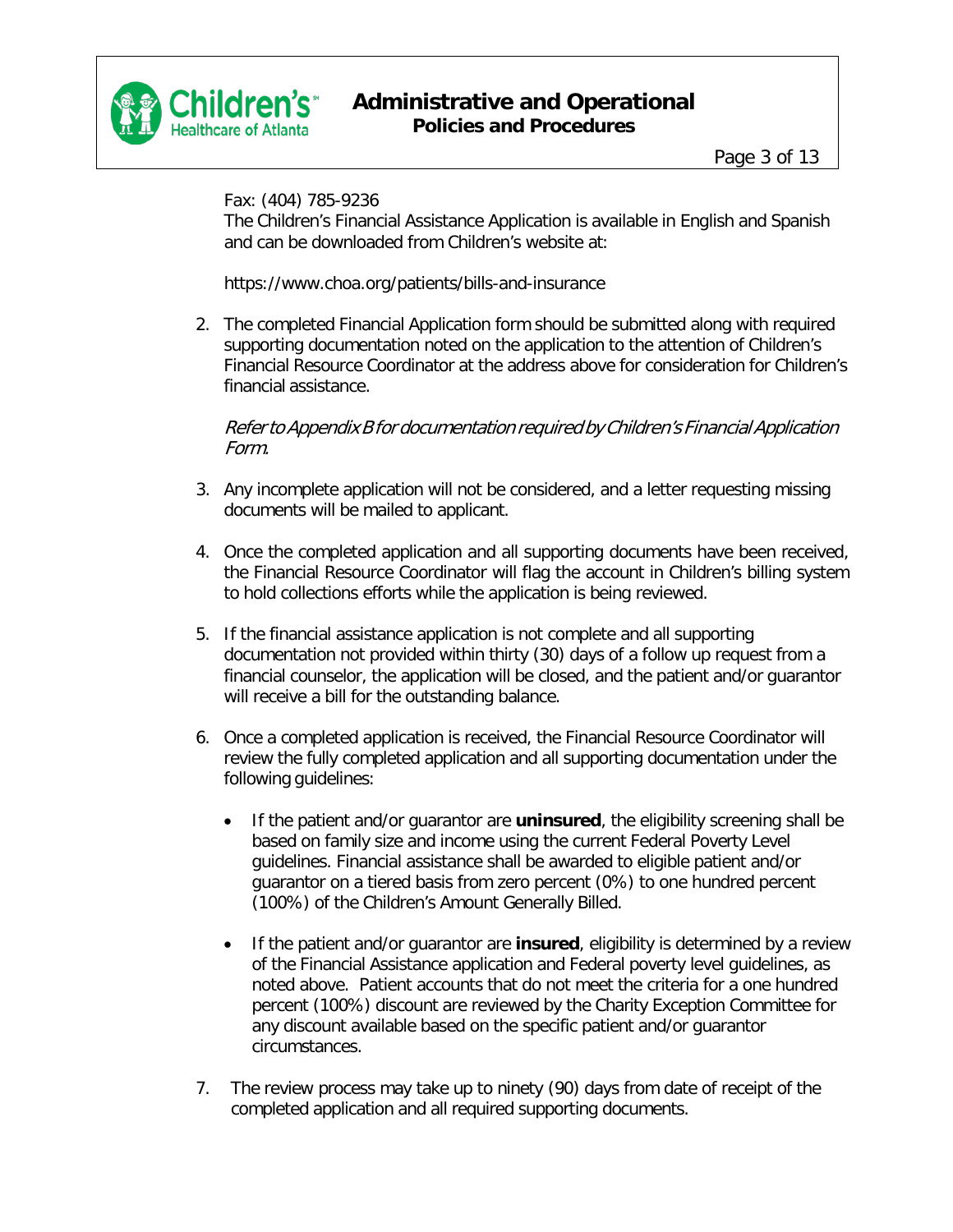

- 8. Children's may deny a request for financial assistance for a variety of reasons including, but not limited to:
	- a. Income higher than Federal Poverty Level guidelines.
	- b. Sufficient asset level.
	- c. Lack of patient and/or guarantor cooperation, including unresponsive to reasonable efforts to secure Medicaid eligibility or other financial coverage.
	- d. Requests for elective service or care without evidence of long-term support (e.g. those needed for medication regimens or implantable devices) needed to sustain successful outcomes of care.
	- e. Incomplete Financial Assistance application following reasonable efforts if Children's staff to secure the information.
	- f. Pending insurance or liability coverage and/or claims.
	- g. Withholding insurance information, third-party payments or settlement funds, including insurance payments sent to the patient to cover services provided, as well as personal injury and/or accident related claims.
	- h. Providing inaccurate information as a means of securing approval for financial assistance.
- 9. Following the conclusion of the review process, a letter of eligibility determination shall be sent to the patient and/or guarantor communicating the status of the applicant's Financial Application along with Children's basis for the determination.
- 10. If approved for Children's financial assistance, the effective date of approval, and level of assistance will be communicated via letter including the percentage discount on any outstanding balance and the amount due.
- 11. Once approved, the adjustment of the patient's hospital bill shall be processed.
- 12. If the patient and/or guarantor are due a refund as a result of the discount applicable, a refund will be issued.
- 13. If a partial discount is granted, the remaining balance is required to be paid in full or have an option to set up an interest-free payment plan.
- 14. The patient and/or guarantor may choose to appeal Children's financial assistance's decision. The request for appeal is reviewed by the Charity Exception Committee, which has the responsibility for determining that reasonable efforts were taken to determine if the patient and/or guarantor was eligible and confirming that Children's policies have been applied consistently. Should the patient and/or guardian choose not to appeal the decision, the application shall be closed and collection activities will resume as payment shall be expected on the outstanding balance.
- 15. A patient and/or guarantor may submit a new application if their care needs or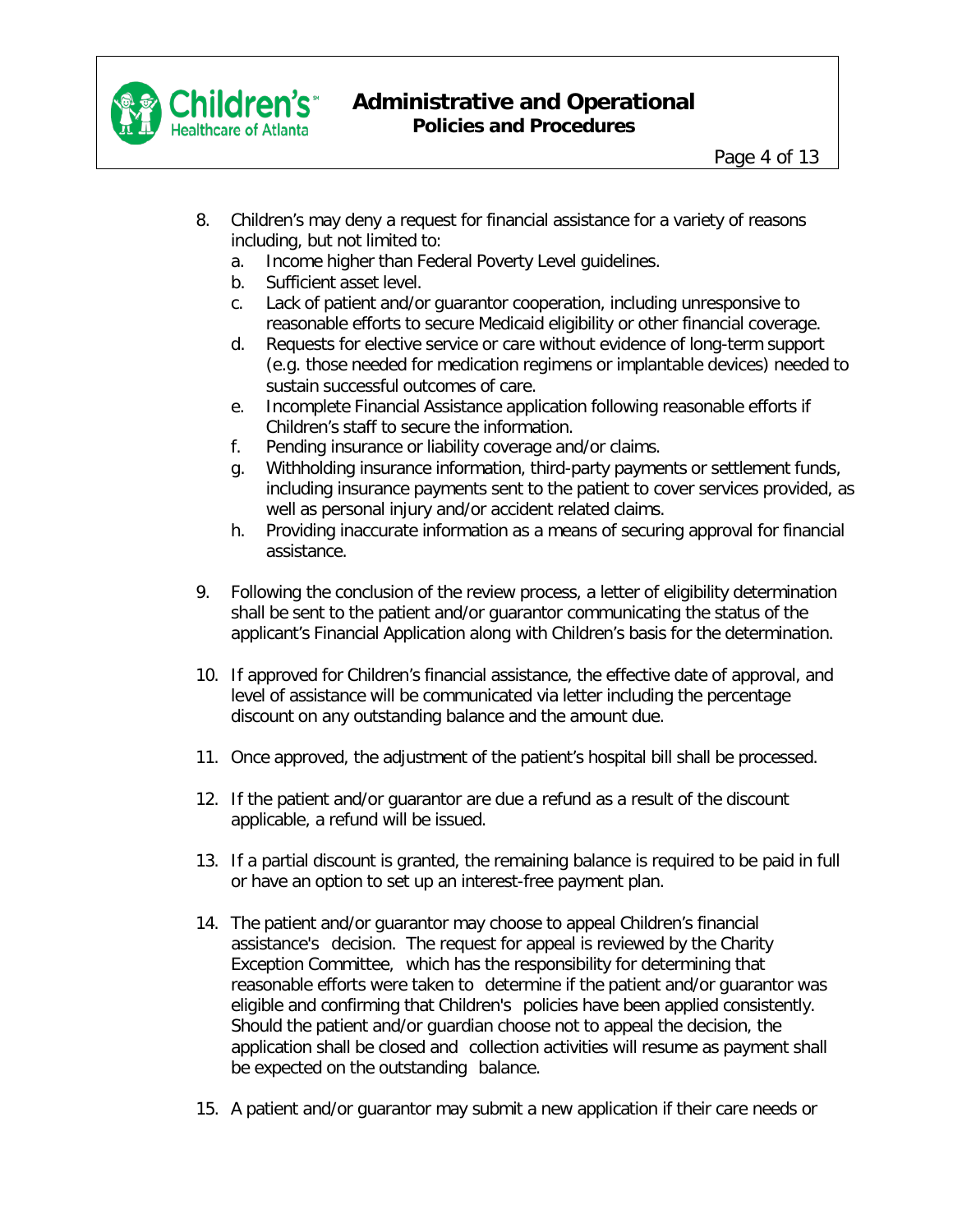

financial circumstances change.

16. Children's may determine eligibility for charity or other financial assistance presumptively based on information other than, or in addition to, that included on a completed Financial Assistance Application.

#### **C. Collection and billing practices in the event of partial approval or nonapproval of financial assistance**

- 1. The patient and/or guarantor will be billed if the entire balance is patient responsibility (self-pay) and:
	- The self-pay balance is greater than or equal to \$10.00.
	- The patient's account is not being held for any reason, including a pending Financial Assistance Application.
	- A valid mailing address is on file.
- 2. Any open self-pay account balances qualify for in-house collection activities until the account is paid in full. Once in-house collection activities have been exhausted and an account remains unpaid, the account may be placed with an outside collection vendor for additional collection actions. Children's takes appropriate steps to confirm that patients and/or guardians are aware of the efforts that are taken before sending accounts to any outside collection vendor.
- 3. A summary of Children's Billing and Collection process is as follows:
	- In-House Collections
		- o Guarantor receives statements and then collection letters monthly.
		- o After approximately 120 days and after an account has been sent at least four statements and two collection letters, if balance is not paid in full and no payment arrangement has been made, a final collection letter/ statement is issued and the account is eligible for referral to an outside collection agency.
	- Outside Collection Agency
		- o Accounts are placed with the agency for six (6) to twelve (12) months, during which time the agency will make additional efforts to collect on balances outstanding. If still unable to collect, the balance may be returned to Children's and deemed uncollectible.
- 4. Children's is governed by the Fair Debt Collection Practices Act. Children's does not engage in any Extraordinary Collection Actions as defined by the IRS. At no time does Children's or its collection agencies:
	- report to any credit bureau (e.g., Equifax, Transunion, Experian)
	- use legal or judicial processes to collect self- pay debt
	- "Sell" its accounts receivables to outside vendors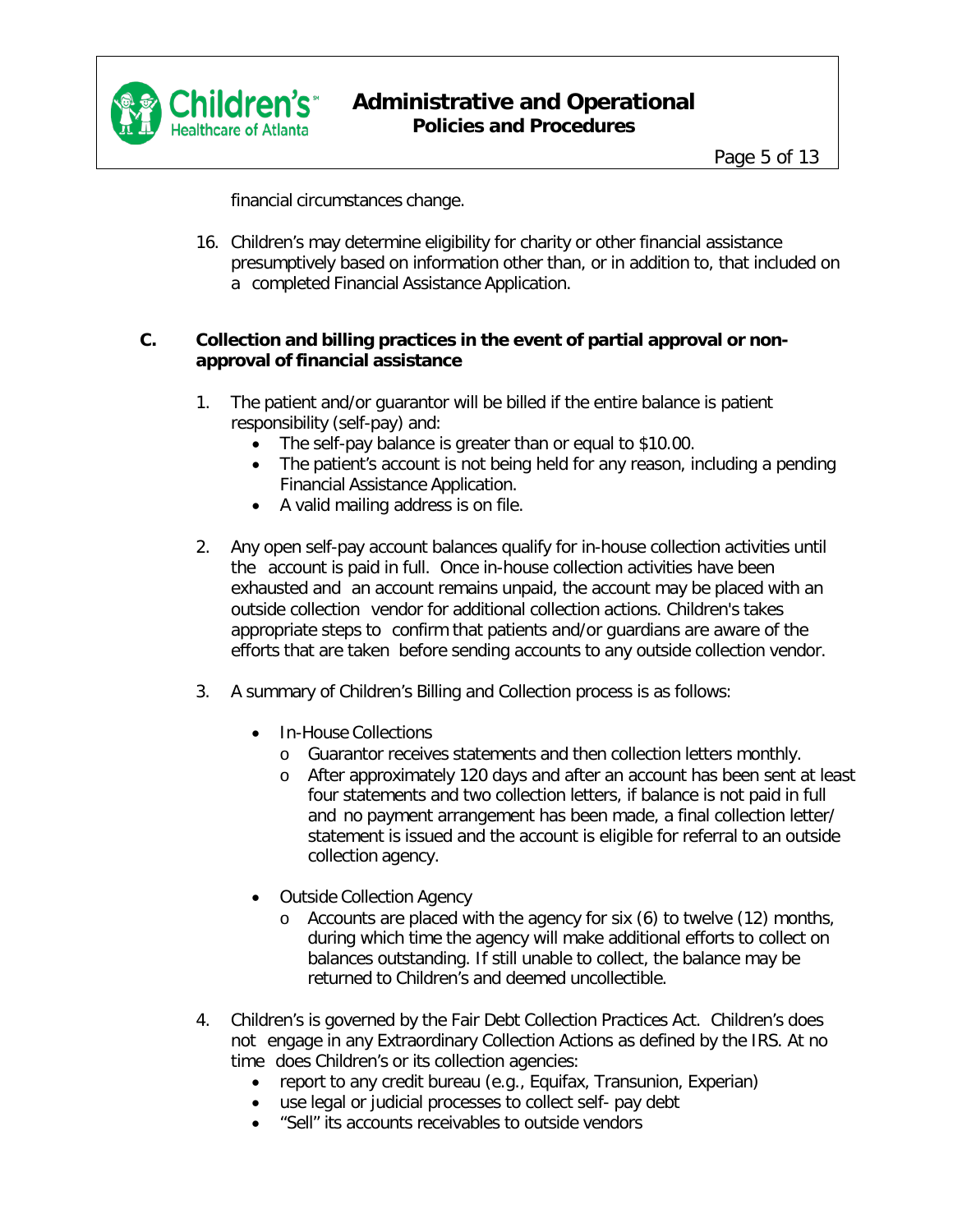

### **D. How We Charge For Services**

- Amounts billed for emergency and medically necessary services billed by Children's Healthcare of Atlanta to uninsured patients and/or guarantors who complete a Financial Assistance Application will not be more than the average Amount Generally Billed for patients with third-party coverage.
- The Average Amount Generally Billed is calculated using a Look-Back methodology. The Look-Back amount is calculated based on the insurance allowable amounts for all insurance payments posted. Insurance payments include those from Medicare, Medicaid and all other third-party insurance payors.
- The Average Amount Generally Billed will be based on insurance payments posted each calendar year. The percentage will be calculated by February 28 each year and be used to calculate guarantor amounts due for services beginning March 1 and continuing through February 28 of the following year.
- The Average Amount Generally Billed is the ratio of total insurance allowable amounts for payments posted during the year to the total billed charges for accounts that had payments posted to them. The current ratio and a description of the calculation can be requested free of charge via an e-mail to [billing@choa.org.](mailto:billing@choa.org)
- The amount that a guarantor is expected to pay is determined by his or her eligibility for Children's Financial Assistance Program, as determined by the Eligibility Criteria outlined in II. A. Eligibility Criteria for Children's Financial Assistance Program. The maximum amount a guarantor qualifying for Financial Assistance is expected to pay for services provided to an uninsured patient is 100% of the amount generally billed.
- Discounts for patients and/or guarantors who qualify for financial assistance and have insurance coverage will be applied to the patient responsibility identified by the insurance payor(s).

#### **E. Measures to Publicize Children's Financial Assistance Program Include:**

- Information about Children's Assistance Program is provided to patients and/or guarantors:
	- o Upon a patient's registration or admission to the hospital, including a flyer placed in the Admission packet provided to patients upon admission.
	- o During Children's Financial Counselors visit to a patient's room.
- The availability of Financial Assistance is posted in the waiting room areas throughout the hospital.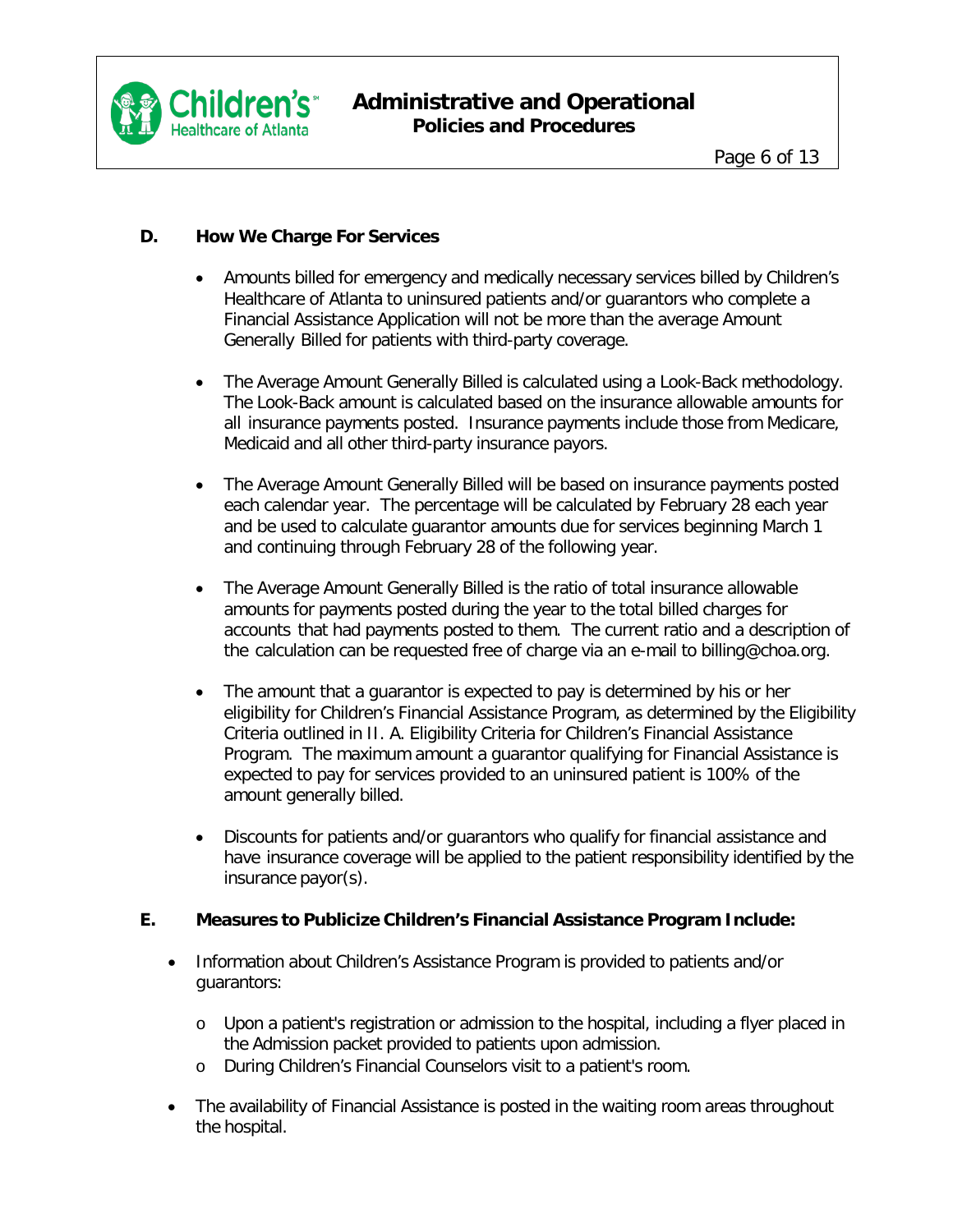

- Links to the Financial Assistance Policy, the Plain Language Summary, the Financial Assistance Application and a listing of Entities and Physician Practices covered by the Financial Assistance Policy are located on Children's external website, [www.choa.org.](http://www.choa.org/)
- Billing statements and collection letters sent to patients and/or guarantors include notes that Financial Assistance is available for qualifying patients and/or guarantors.
- The hold message used for calls to Children's Patient Accounting Customer Service Department states that Financial Assistance is available for qualifying patients and/or guarantors.
- The availability of free or discounted care is posted in notices published in the Atlanta Journal-Constitution each year.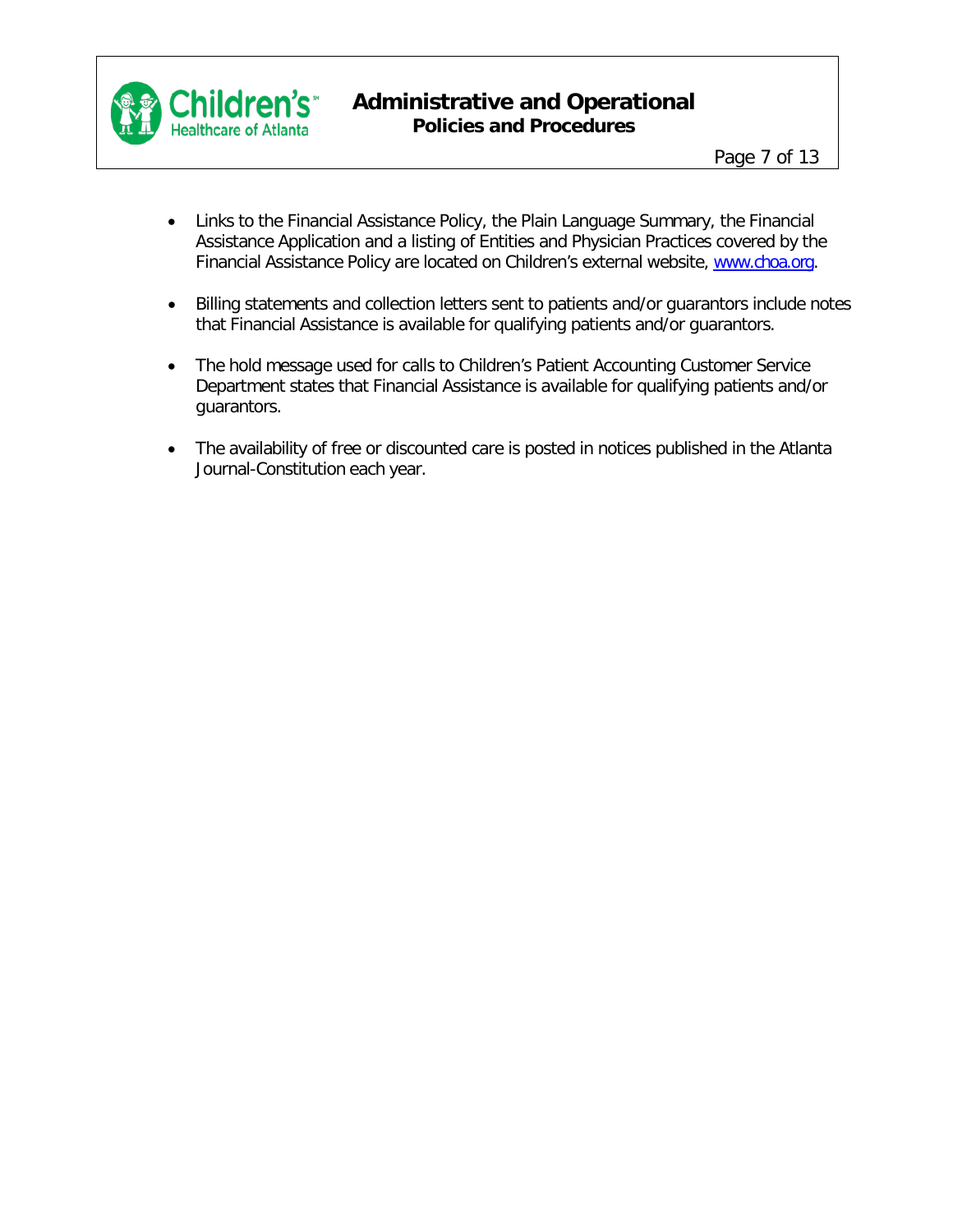

### **APPENDIX A**

Children's Financial Assistance Program covers services performed at these Children's facilities:

### **Children's Healthcare of Atlanta**

- Children's Healthcare of Atlanta at Egleston (Inpatient and Outpatient)
- Children's Healthcare of Atlanta at Scottish Rite (Inpatient and Outpatient)

#### **Freestanding Ambulatory Surgery Center**

- Children's Healthcare of Atlanta Surgery Center at Meridian Mark Plaza
- Professional Services are not covered under this policy with the exception of:
	- o Emergency Department professional fees,
	- o Professional fees for Children's Physician Group services incurred while a patient is receiving care at Children's Healthcare of Atlanta at Egleston and Children's Healthcare of Atlanta at Scottish Rite.
- Services provided by Children's Healthcare of Atlanta at Hughes Spalding are **not** covered under this policy. Children's Healthcare of Atlanta at Hughes Spalding is owned by Grady Health System<sup>®</sup> and managed by HSOC Inc., an affiliate of Children's. Care provided is covered by the separate Grady Health System Financial Assistance/Charity Policy; available on the Grady Memorial Hospital website at Grady Health System Financial [Assistance](https://www.gradyhealth.org/wp-content/uploads/2018/04/Financial-Assistance-Program-Policy.pdf) Program.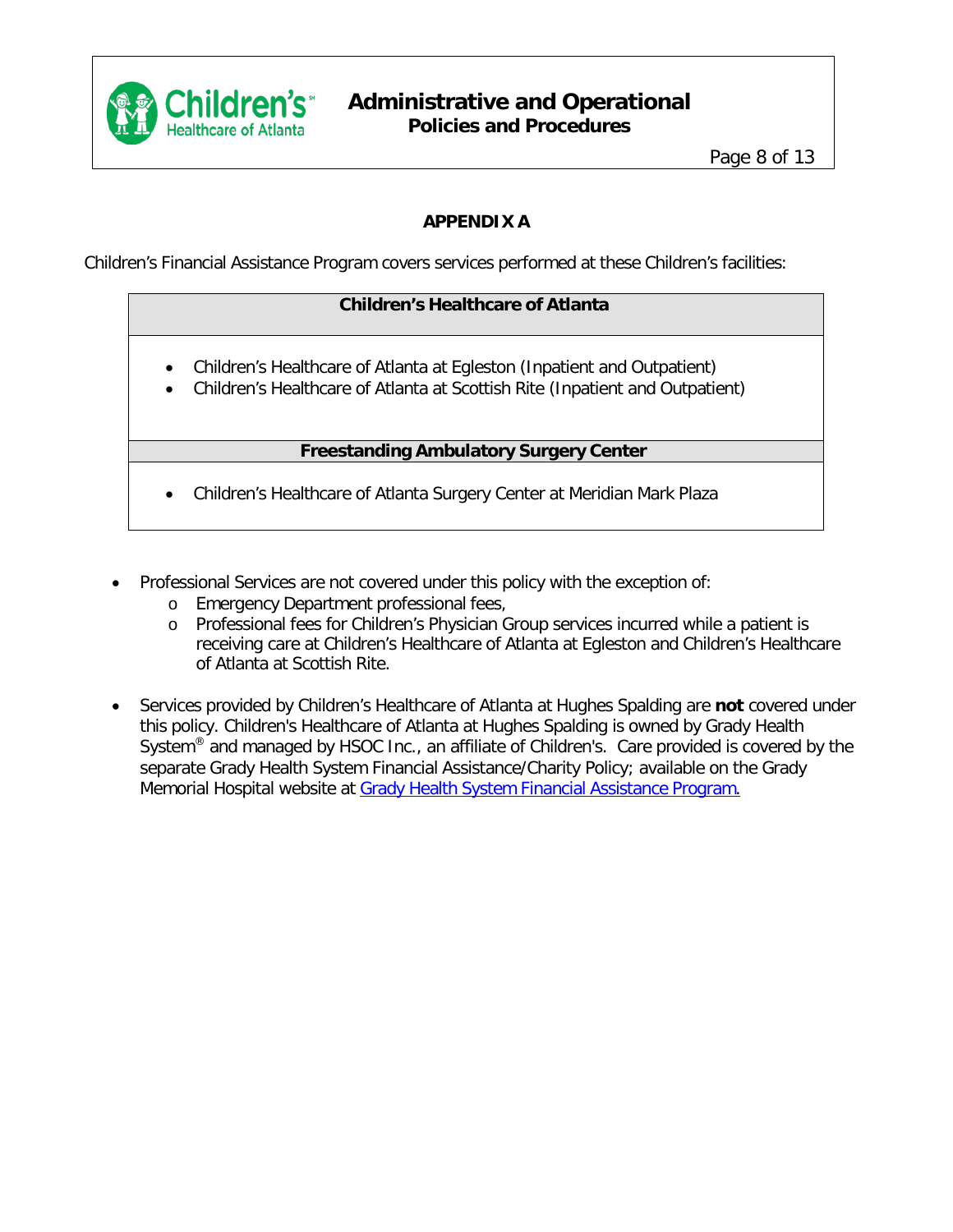

Page 9 of 13

# **APPENDIX B**

## **Children's Financial Application Form**

Children's Healthcare of Atlanta at Egleston and Scottish Rite provide financial assistance for families to help pay children's medical bills. To apply for free or a reduced rate on medical services that have already been provided by Children's Healthcare of Atlanta, please supply all the information requested on the attached form: proof of income, including your most recently completed tax forms, W2's, as well as copies of your most recent paycheck stubs.

#### If we do not receive all information requested, as well as proof of income, we will not be able to process the application and the application will be closed, and the patient and/or guarantor will receive a bill for the *outstanding balance.*

Residents of Georgia may qualify for funds provided by the Georgia Indigent Care Trust Fund (Trust Fund), as well as other funding sources. A person is a resident if he or she has entered the state with a job commitment or is actively seeking employment and not receiving assistance from another state.

If you are not a resident of Georgia or there are any special considerations you would like us to consider, please use this same form to request consideration for financial assistance to the Trust Fund. Consideration of these requests will be determined by the availability of other funding sources for qualified applicants. Please note that completion of the application is not a guarantee of financial assistance from any source.

Within 90 days, you will be notified of the Committee's decision. While the decision is being made, your accounts will be put on hold.

Please remember that your application covers only medical services that have already taken place. If medical services occur after your application is submitted, please notify us so we can determine whether or not you need to complete another application.

If you have any questions regarding Children's financial assistance, please call us at (404) 785-5060, Monday through Friday, 8:30am - 4:00pm. Information is also available on-line at [www.choa.org.](http://www.choa.org/)

Please mail the completed application to

Financial Resource Coordinator Children's Healthcare of Atlanta 1575 Northeast Expressway Atlanta, Georgia 30329

As noted above, please attach the following as proof of income: most recent 1040 tax form with the accompanying W-2's as well as two most recent pay stubs. You may also fax the completed application and proof of income to (404) 785-9236. *Applications without proof of income will not be considered for financial assistance*.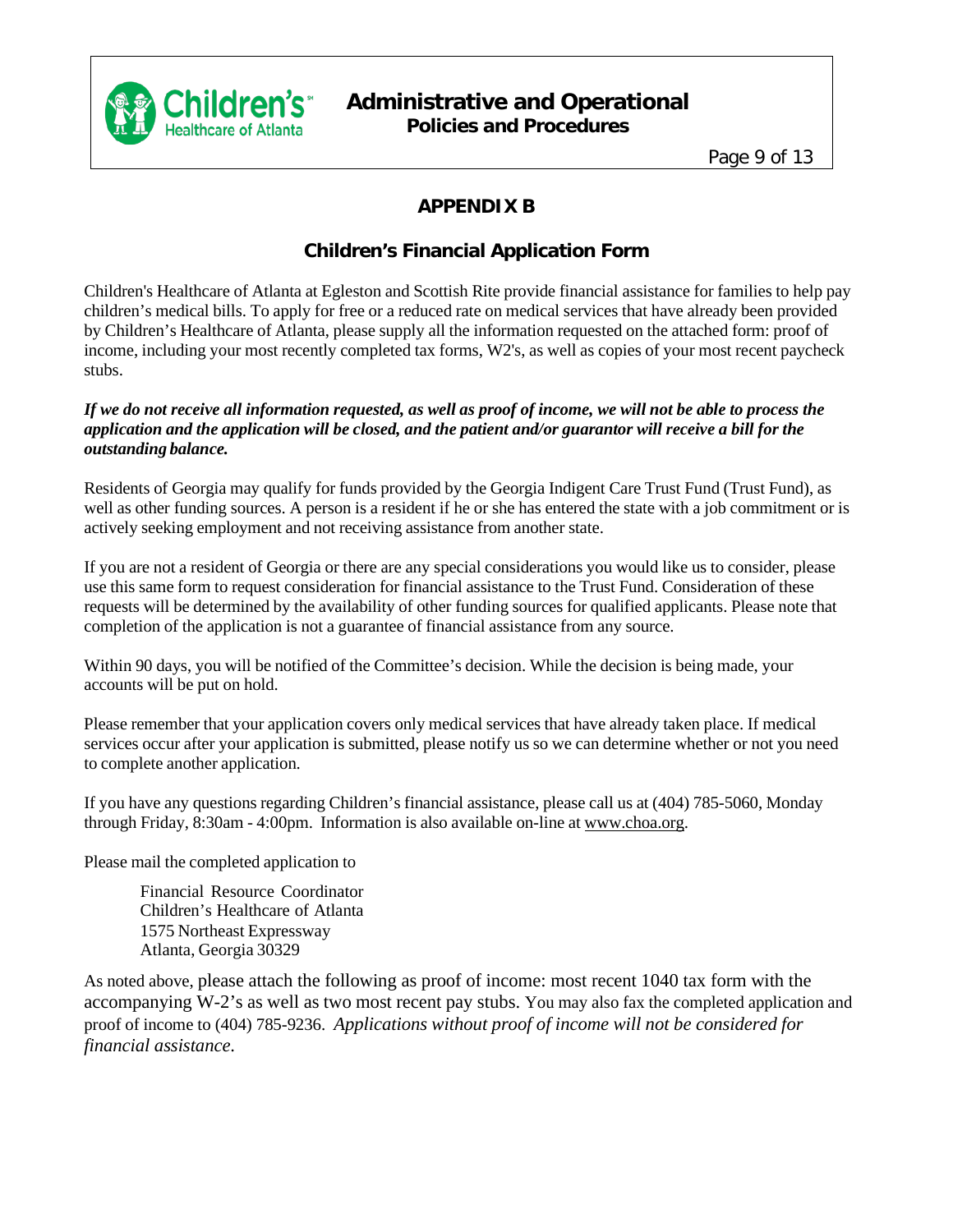|                                                                 | <b>Financial Statement</b><br>(Please Print)                                                                                                                                                                                         |                        |
|-----------------------------------------------------------------|--------------------------------------------------------------------------------------------------------------------------------------------------------------------------------------------------------------------------------------|------------------------|
| Account $#(s)$ :                                                |                                                                                                                                                                                                                                      |                        |
| Patient Name:                                                   | Last First Middle Male Female Last                                                                                                                                                                                                   |                        |
| Patient Date of Birth                                           |                                                                                                                                                                                                                                      |                        |
|                                                                 | <b>Applicant Information</b>                                                                                                                                                                                                         |                        |
|                                                                 | Name: Dr. Mr. Mrs. Ms.                                                                                                                                                                                                               | For Office Use         |
|                                                                 |                                                                                                                                                                                                                                      |                        |
|                                                                 | Street Address: <u>the contract of the contract of the contract of the contract of the contract of the contract of the contract of the contract of the contract of the contract of the contract of the contract of the contract </u> |                        |
|                                                                 |                                                                                                                                                                                                                                      |                        |
|                                                                 |                                                                                                                                                                                                                                      |                        |
| <b>Marital Status:</b>                                          | Married Divorced Single Separated                                                                                                                                                                                                    |                        |
| Number of Children:                                             |                                                                                                                                                                                                                                      |                        |
| Name of Employer:                                               | <u> 1990 - Jan Alexandro III, martxoar ar c'hoarier ar marv ar marv ar marv ar marv ar marv ar marv ar marv ar m</u>                                                                                                                 |                        |
| Address of Employer:                                            | <u> 1999 - Johann John Stone, meilich and der Stone (1999) - der Stone (1999) - der Stone (1999) - der Stone (19</u>                                                                                                                 |                        |
|                                                                 |                                                                                                                                                                                                                                      |                        |
|                                                                 |                                                                                                                                                                                                                                      |                        |
|                                                                 | Type of Business:                                                                                                                                                                                                                    | <b>Advisory Board:</b> |
| Home Phone:<br><u> Listen van die Stad van die Stad van die</u> |                                                                                                                                                                                                                                      |                        |
|                                                                 | <b>Spouse or Co-applicant Information</b>                                                                                                                                                                                            |                        |
|                                                                 | Name: Dr. Mr. Mrs. Ms.                                                                                                                                                                                                               |                        |
|                                                                 |                                                                                                                                                                                                                                      | Comments:              |
|                                                                 |                                                                                                                                                                                                                                      |                        |
|                                                                 |                                                                                                                                                                                                                                      |                        |
|                                                                 |                                                                                                                                                                                                                                      |                        |
|                                                                 |                                                                                                                                                                                                                                      |                        |
| Marital Status:                                                 | Married ______ Divorced _______ Single _______ Separated _____                                                                                                                                                                       |                        |
| Number of Children:                                             |                                                                                                                                                                                                                                      |                        |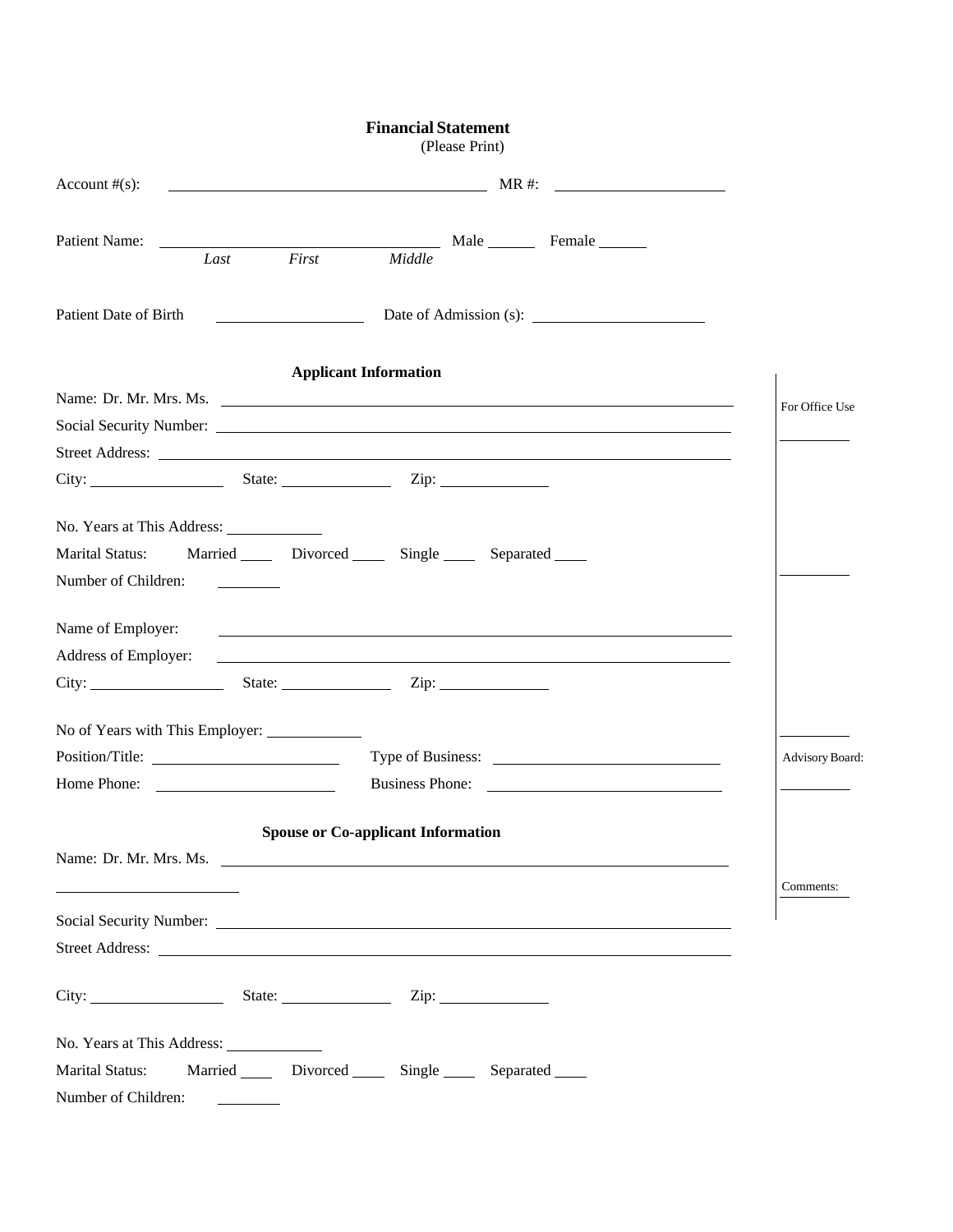| Name of Employer:               |                                                                                                                      |  |
|---------------------------------|----------------------------------------------------------------------------------------------------------------------|--|
| Address of Employer:            | <u> 1989 - Jan Sterlinger, skriuwer fan it ferstjer fan it ferstjer fan it ferstjer fan it ferstjer fan it ferst</u> |  |
| City:                           | $\mathsf{Zip:}\n \qquad \qquad \qquad \qquad$                                                                        |  |
|                                 |                                                                                                                      |  |
| No of Years with This Employer: |                                                                                                                      |  |
| Position/Title:                 |                                                                                                                      |  |
| Home Phone:                     | <b>Business Phone:</b>                                                                                               |  |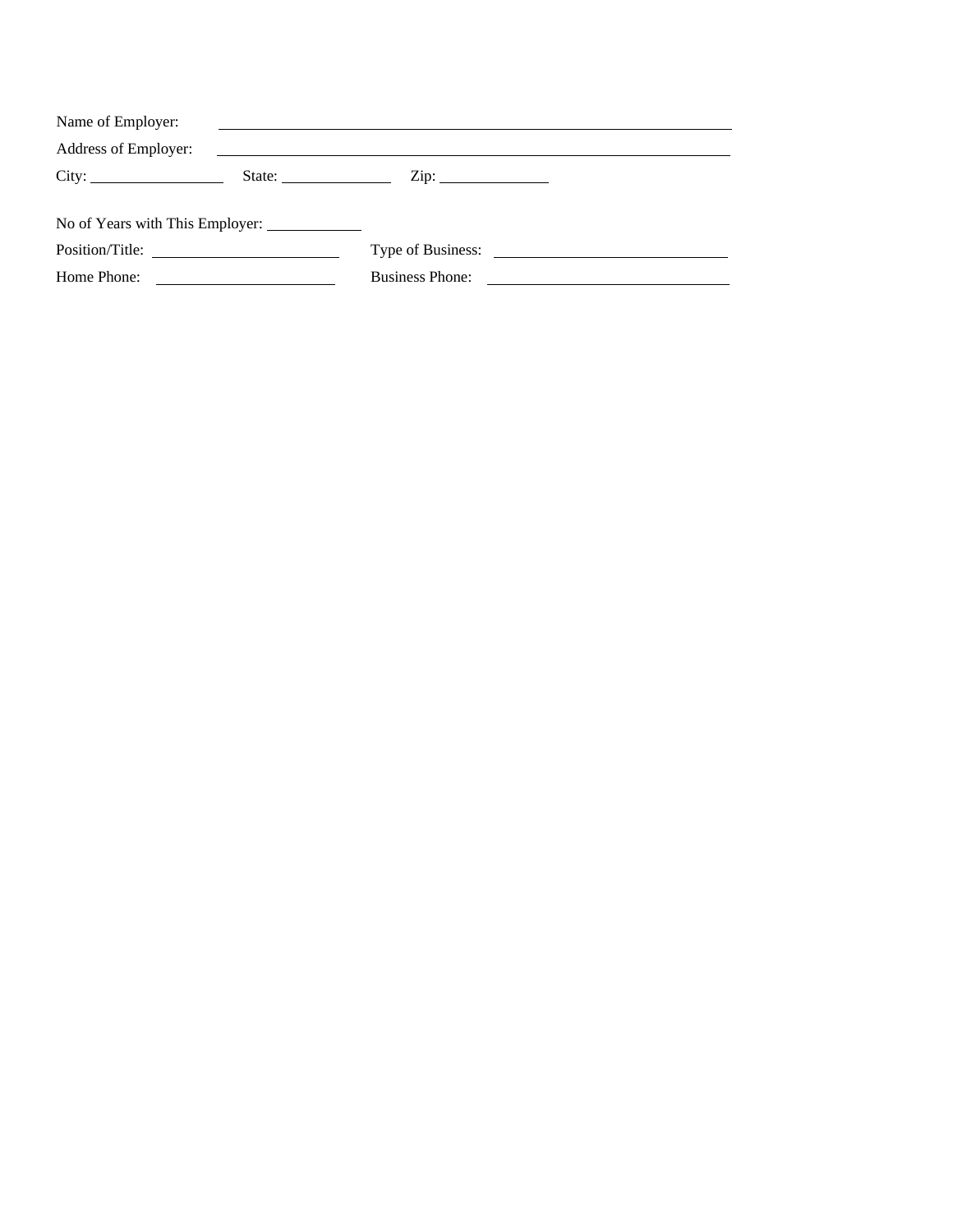#### **Monthly Income before Taxes**

Please attach the following as proof of income: Most recent 1040 tax form with accompanying W-2s as well as two most recent pay stubs. *Applications without proof of income will not be considered for financial assistance*.

| Applicant                 | Spouse or Co-Applicant    |
|---------------------------|---------------------------|
| Wage per Hour             | Wage per Hour             |
| Hours work per week       | Hours work per week       |
| Social Security per month | Social Security per month |
| Disability per month      | Disability per month      |
| Net Rental Income         | Net Rental Income         |
| Unemployment per month    | Unemployment per month    |
| Child Support per month   | Child Support per month   |
| Alimony per month         | Alimony per month         |
| <b>Public Assistance</b>  | <b>Public Assistance</b>  |
| Other                     | Other                     |
| <b>Monthly Total</b>      | <b>Monthly Total</b>      |

\* **If married, spouse information must be included on application. Monthly Living Expenses**

| Home Mortgage Pymt  | <b>Unpaid Balance</b> |  |
|---------------------|-----------------------|--|
| <b>Rent Pymt</b>    | <b>Unpaid Balance</b> |  |
| <b>Utilities</b>    | <b>Unpaid Balance</b> |  |
| Automobile          | <b>Unpaid Balance</b> |  |
| Loans               | <b>Unpaid Balance</b> |  |
| <b>Credit Cards</b> | <b>Unpaid Balance</b> |  |
| (list)              | (reason)              |  |
| Insurance           | <b>Unpaid Balance</b> |  |
| Doctor              | <b>Unpaid Balance</b> |  |
| Hospital            | <b>Unpaid Balance</b> |  |
| Other               | <b>Unpaid Balance</b> |  |
| <b>Total</b>        | <b>Total</b>          |  |

If you have not listed income, please explain how are you paying for food and housing:

#### **Consent and Agreement**

I confirm that the information in this application is correct and complete and that Children's Healthcare of Atlanta has my permission to double-check it for accuracy. I understand that if Children's Healthcare of Atlanta finds any of this information to be intentionally false, I will not be eligible for financial assistance and will be responsible for all charges.

Signature of Applicant: <u> 1980 - Johann Barnett, fransk konge</u> Signature of Spouse or Co-Applicant:

| Date: |  |
|-------|--|
| Date: |  |